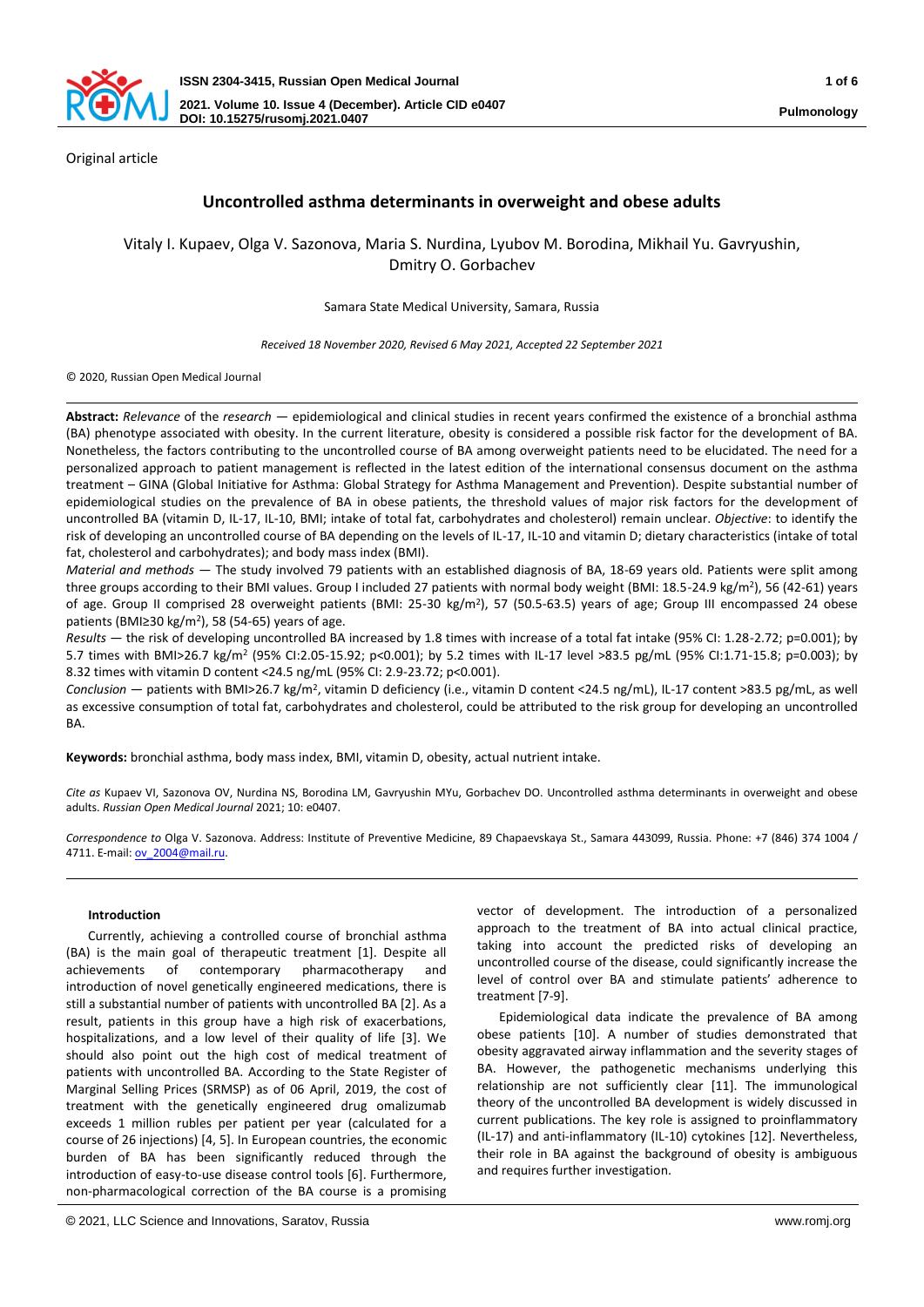

A number of authors confirmed the effect of vitamin D on humoral and cellular immunity in in vitro experiments [13]. However, none of the studies has conducted a comprehensive assessment of the individual actual nutrient intake in BA patients, in conjunction with a biochemical study of the levels of vitamin D, IL-10, and IL-17 in the blood serum.

A large number of BA patients have a stereotypical idea of the need to follow a hypoallergenic diet, consequently restraining from the intake of a number of products. Fruits and vegetables are often excluded, which can lead to a higher intake of simple carbohydrates and fats in the diet [14].

*Research objective*: to determine the risk of developing uncontrolled BA, depending on the levels of IL-17, IL-10, vitamin D, dietary characteristics (total fat, carbohydrates, cholesterol), and body mass index (BMI).

# **Material and Methods**

# *Research design*

The study involved 79 patients with an established diagnosis of BA. Their median age was 57 (50-63) years. Of these, 22 (27.8%) were men and 57 (72.2%) were women. The study groups were dominated by patients with BA phenotype  $(\chi^2=10.97, p=0.005)$ . We compared the BA severity stages (mild, moderate, or severe), the level of BA control, the content of proinflammatory cytokine IL-17 and anti-inflammatory cytokine IL-10, as well as the level of vitamin D among overweight and obese patients, compared with the patients with a normal body weight. Based on the obtained data, the risks of developing an uncontrolled course of AD were calculated. The structure of the surveyed patient sample is presented in *Table* 1.

As can be seen from *Table* 1, the patients were divided into three groups: patients with normal BMI (Group I), overweight patients (Group II), and obese subjects (Group III). The body mass index was assessed sensu WHO classification: normal body weight corresponded to BMI values of  $18.5$ -24.9 kg/m<sup>2</sup>; overweight status was defined by the BMI of 25-29.9 kg/m<sup>2</sup>; obese subjects had BMI of >30 kg/m<sup>2</sup> .

The groups were comparable in terms of gender  $(\chi^2=-0.887,$ p=0.62) and age (p>0.05) compositions. Patients were statistically significantly different in terms of the values yielded by the asthma control test (ACT) and FEV1 (forced expiratory volume in the first second).

### *Description of medical intervention*

The medical examination included a physical examination of patients (collection of their complaints, preparation of their anamneses), anthropometric measurements, spirometry with an assessment of the forced expiratory volume in the first second (FEV1) before and after the test with a bronchodilator. The severity stages of BA (mild, moderate, or severe), the phenotype, and the degree of control were evaluated, based on the criteria of the Global Asthma Initiative 2019 (GINA).

All patients underwent the ACT. The sum of points on the questionnaire fewer than 20 was considered an uncontrolled course of BA, whereas more than 20 was interpreted as the controlled BA course.

To evaluate the structure of patients' nutrition, a *surveyweight method* was used. All participants kept food diaries for21 days in a row, on the basis of which, the daily diet was subsequently analyzed. Prior to the study, all respondents received a standardized form to fill out, and were given detailed instructions on keeping their food diary, as well as on weighing foods and dishes. The diary provided detailed information on all daily meals and snacks, and reflected the following indicators: the time of the meal, the name of the dish or food item, the weight of the serving, the composition of the dish, the weight of the dish components. Additional notes indicated the macronutrient composition and caloric value of the consumed foods.

The caloric values and chemical composition of the food products were calculated on the basis of the data provided by VA Tutelyan in his Handbook of Dietetics (2002) [15]. The evaluation of the obtained results was carried out in accordance with the requirements of the Guidelines 2.3.1.2432-08 *'Norms of Physiological Needs in Energy and Nutrients for Various Groups of the Russian Federation Population'.* 

The ELISA technique was used to study the content of IL-17, IL-10, and the level of vitamin D in the blood serum. The determination of the serum IL-10 and IL-17 content was carried out using commercial kits for conducting solid-phase enzyme immunoassay (TIFA) of the *Cytokine* company (Russia), in accordance with the manufacturer's instructions. The study was carried out on the automatic analyzer, Multiskan™, *Thermo Fisher Scientific* (USA). Identification of vitamin 25(OH)D (25 hydroxycholecalciferol) content in the blood serum was performed using commercial ELISA kits from *BioChemMak, JSC* (Russia), manufactured by *DIAsource ImmunoAssays* (Belgium). In vitamin 25(OH)D ELISA kits, a sandwich version of TIFA was used.

#### **Table 1. Characteristics of the examined patient groups**

| Table 1. Characteristics of the examined patient groups |                     |                   |                   |                          |  |
|---------------------------------------------------------|---------------------|-------------------|-------------------|--------------------------|--|
| Parameters                                              | <b>Normal BMI</b>   | Overweight adults | Obese adults      | Statistical              |  |
|                                                         | (Group I) $n=27$    | (Group II) n=28   | (Group III) n=24  | significance             |  |
| Age, years                                              | 56 (42-61)          | 57(50.5-63.5)     | 58 (54-65)        | p > 0.05                 |  |
| Men, number (%)                                         | 8(29.6%)            | $9(32.1\%)$       | 5(20.8%)          |                          |  |
| Women, number (%)                                       | 19 (70.4 %)         | 19 (67.9 %)       | 19 (79.2%)        | $\chi^2$ = -0.887 p=0.62 |  |
| ACT, points                                             | $25(23-25)*$        | $23(17-25)$       | 15 (10-23)        | p<0.05                   |  |
| FEV1(L)                                                 | $2.32(1.91-2.68)$ * | $2.09(1.88-2.67)$ | $1.81(1.39-2.31)$ | p<0.05                   |  |
| FEV1 (%)                                                | 99 (87-108)*        | 94 (84.5-102.5)   | 80.5 (62-94.5)    | p<0.05                   |  |
| Allergic asthma phenotype, number (%)                   | 22 (81.5%)          | 19 (67.9%)        | 9(37.5%)          |                          |  |
| BA with the late onset, number (%)                      | 5(18.5%)            | $9(32.1\%)$       | 15 (62.5%)        | $\chi^2$ = 10.9 p<0.05   |  |

\* Comparative analysis of the values (Group I vs. Group III). BMI, body mass index; ACT, asthma control test; FEV1, the forced expiratory volume in the first second; BA, bronchial asthma.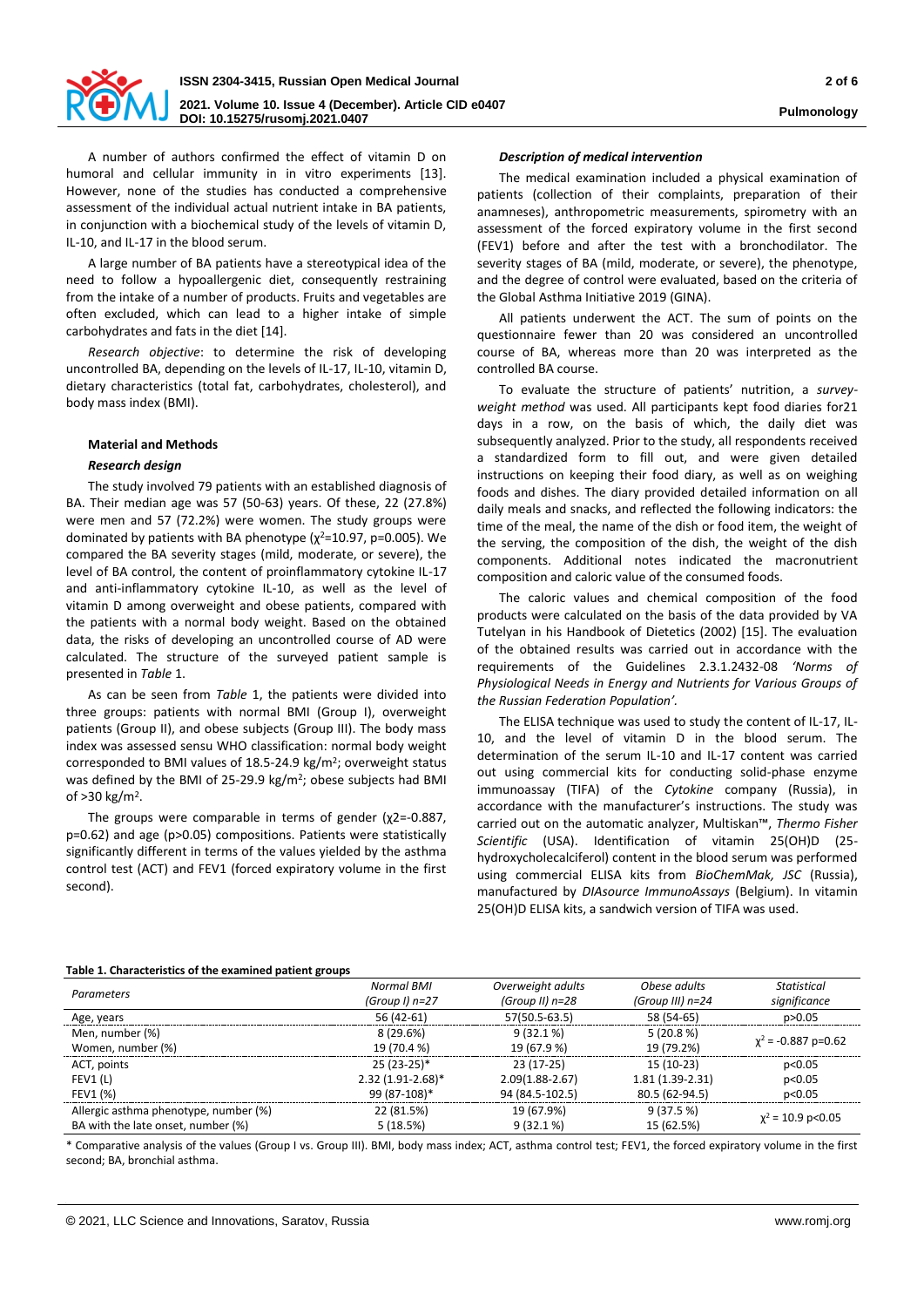

Before the study, all participants signed a written consent to participate. Depending on how well the data matched normal distribution, the following calculated indicators were used to describe the quantitative data: Me (IQR), where Me is the median, and IQR is an interquartile range between the values of 25<sup>th</sup> and 75<sup>th</sup> percentiles. As for statistical analysis, the methods of descriptive statistics and the method of identifying the statistical significance of differences (the Mann-Whitney U test) were employed. The comparison quantitative among three independent groups with distributions different from the normal distribution was performed using the Kruskal-Wallis test. The comparisons of discrete variables among different groups was carried out using the standard method of analyzing the contingency tables ( $\chi^2$  sensu Pearson).

Logistic regression was used to determine the nonlinear relationships of binary variables with qualitative and/or quantitative parameters. The odds ratio (OR), i.e., an occurrence of an adverse event, and the 95% confidence interval (CI) were calculated.

To assess the effects of body weight and vitamin D on the course of BA, the ROC curve analysis (Receiver Operating Characteristic) was used. To obtain a numerical value of the effect of obesity on the course of BA, we estimated the Area Under the Curve (AUC).

The obtained results were processed using the Statistica v.10 program, and the differences were considered statistically significant at p<0.05.

# **Results**

Physical and instrumental examination of patients with a normal body weight revealed statistically significantly lighter course of BA, compared with overweight and obese patients (χ<sup>2</sup>=10.9, p<0.05) (*Table* 2).

| Table 2. Stages of bronchial asthma severity versus BMI |  |  |  |  |  |  |  |
|---------------------------------------------------------|--|--|--|--|--|--|--|
|---------------------------------------------------------|--|--|--|--|--|--|--|

|                           | Groups     |             |             |  |
|---------------------------|------------|-------------|-------------|--|
| <b>BA</b> severity stages | $In=27$    | II $n=28$   | III $n=24$  |  |
| Mild BA                   | 13 (48.2%) | 7(25%)      | 2(8.3%)     |  |
| Moderate BA               | 12 (44.4%) | 18 (64.2 %) | 17 (70.8 %) |  |
| Severe BA                 | 2(7.4%)    | 3(10.7%)    | 5(20.8%)    |  |

 $\chi^2$ =10.9; p<0.05. BA, bronchial asthma; BMI, body mass index.

#### **Table 3. Asthma control versus BMI**

| Controlled BA (100 %) | Uncontrolled BA (100 %) |
|-----------------------|-------------------------|
| 22 (45.8%)            | $5(16.1\%)$             |
| 17 (35.4%)            | 11 (35.5 %)             |
| 9(18.8%)              | 15 (48.4 %)             |
|                       |                         |

 $\chi^2$  =10.31; p<0.05. BMI, body mass index.

### **Table 4. Consumption of essential nutrients by patients with asthma**

All patients received basic anti-inflammatory therapy with inhaled glucocorticosteroids (IGCS), depending on the BA stage. Baseline therapy was evaluated in accordance with low, medium and high doses of IGCS according to the International Consensus. The majority of patients received IGCS in medium doses [43 (54.4%) patients]; high doses were used by 11 (13.9%) and low doses were used by 25 (31.7%) patients.

Based on anamnesis and ACT data, controlled BA was established in 22 (45.8%) patients with normal BMI, 17 (35.1%) overweight patients, and 9 (18.75 %) obese subjects. Uncontrolled BA was detected in 5 (16.1%) patients with normal BMI, 11 (35.5 %) overweight patients, and 15 (48.8%) obese participants (*Table* 3).

According to the study, the energy value of the daily diet exceeded the upper limit of the energy requirement for obese and overweight patients. E.g., in Group II, the daily energy consumption was 2520.9 (2250.8-2765.8) Kcal/day, whereas the upper limit of energy demand was just 2096.5 (1845.5-2322) Kcal/day (U=169, Z=3.65, p<0.001). In Group III, these numbers were 3522.7 (2970-4398) Kcal and 2290 (2168-2500) Kcal, respectively (U=24, Z=5.43, p<0.001).

The analysis of the actual nutrient intake showed an unbalanced diet in all studied groups of patients. Accordingly, in Groups I and II, an excess of carbohydrates' intake was detected (79% and 80.7%, respectively, of the total caloric content of consumed food). In Group III, there was an increase in the intake of total fat from food, including at the expense of saturated fatty acids (SFA) (41.4 %).

The diet of patients with uncontrolled BA was characterized by a higher intake of total fat, SFA, cholesterol, and carbohydrates, compared with the diet in subjects with controlled BA. Hence, the total fat consumption among these patients was 161.0 (101.3- 218.9) g/day, protein intake was 96.0 (79.3-117.7) g/day; SFA were consumed in the amount of 45.6 (31.2-69.6) g/day and total carbohydrates' intake was 439.9 (326.9-570.1) g/day (*Table* 4).

In a one-dimensional logistic model of the BA course, the predictors for the development of an uncontrolled BA course included an increase in the consumption of total fat (including SFA), cholesterol, and total carbohydrates; along with an increase in the caloric value of consumed food (*Table* 5).

In the multivariate logistic model of BA, the only predictor of uncontrolled BA development was associated with the level of total fat consumption.

| Table 4. Consumption of essential nutrients by patients with astimia |                     |                     |       |         |  |
|----------------------------------------------------------------------|---------------------|---------------------|-------|---------|--|
| Parameters                                                           | Controlled BA       | Uncontrolled BA     |       |         |  |
|                                                                      | Me (IQR)            | Me (IQR)            |       |         |  |
| Total fat, g/d                                                       | 89.1 (61.7-130.3)   | 161.0 (101.3-218.9) | 399.0 | 0.001   |  |
| SFA, mg/d                                                            | 35.9 (25.6-45.6)    | 45.6 (31.2-69.6)    | 450   | 0.003   |  |
| Cholesterol, mg/d                                                    | 223.8 (154.2-280.8) | 294.8 (183.2-418)   | 507   | 0.02    |  |
| Proteins, g/d                                                        | 67.5 (56.6-88.0)    | 96.0 (79.3-117.7)   | 376.0 | < 0.001 |  |
| Common carbohydrates, g/d                                            | 300.5 (223.6-408.4) | 439.9 (326.9-570.1) | 413.0 | 0.001   |  |

SFA, saturated fatty acids; Me, median; IQR, interquartile range.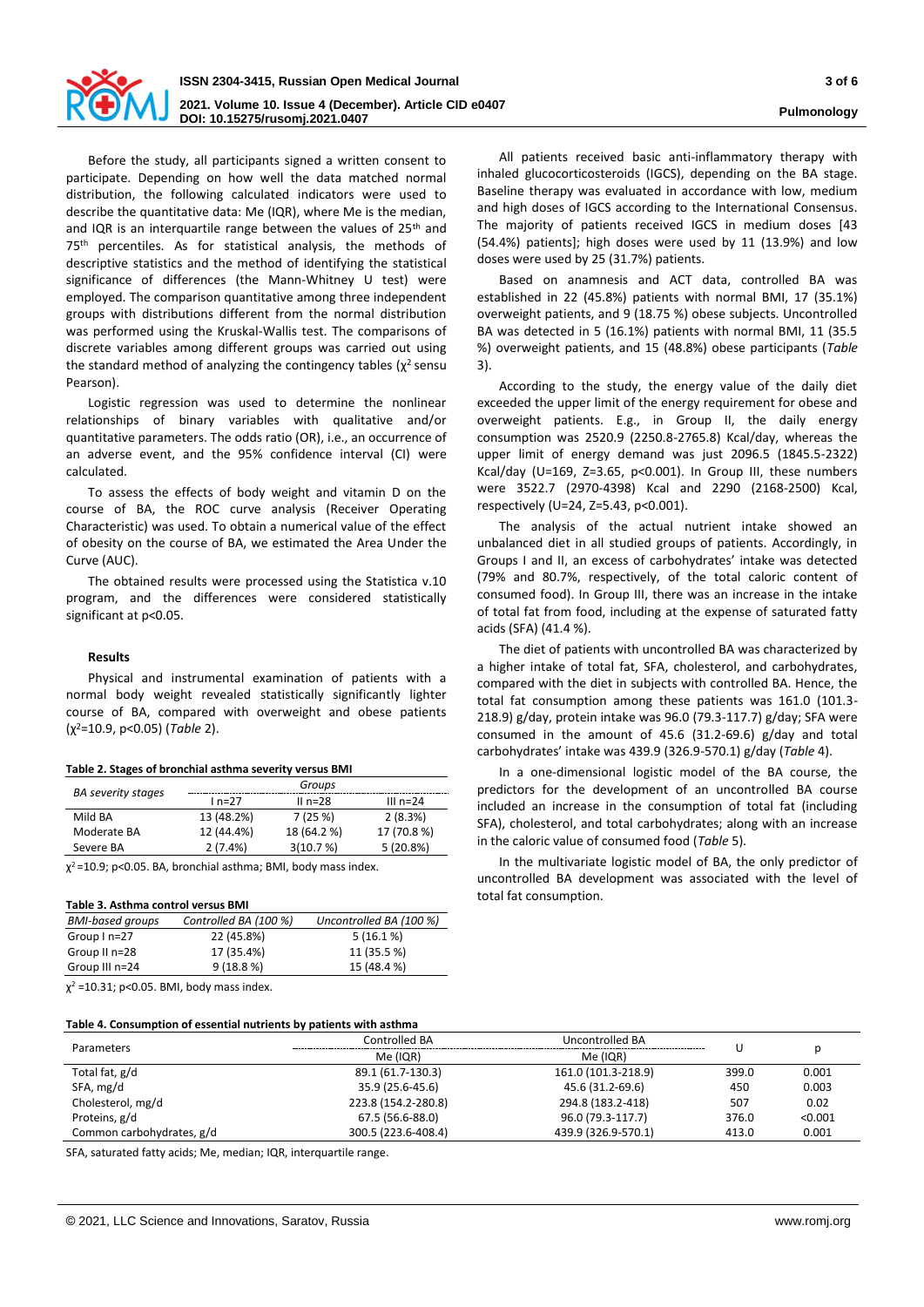

In order to determine the probability of developing an uncontrolled course of BA against the background of excess body weight, we conducted the ROC analysis. The AUC for BMI was 0.26 (95% CI: 0.15-0.377; p<0.001). The threshold value for BMI was 26.7 kg/m<sup>2</sup> (sensitivity: 64%; specificity: 77%). The odds ratio of developing uncontrolled BA at BMI >26.7 kg/m<sup>2</sup> was 5.7 (95% CI: 2.05-15.92; p<0.001) (*Table* 6). According to our results, it is arguable that the risk of developing uncontrolled BA is higher among overweight patients.

In order to determine the probability of developing an uncontrolled course of BA against the background of excess body weight, we conducted the ROC analysis. The AUC for BMI was 0.26 (95% CI: 0.15-0.377; p<0.001). The threshold value for BMI was 26.7 kg/m<sup>2</sup> (sensitivity: 64%; specificity: 77%). The odds ratio of developing uncontrolled BA at BMI >26.7 kg/m<sup>2</sup> was 5.7 (95% CI: 2.05-15.92; p<0.001) (*Table* 6). According to our results, it is arguable that the risk of developing uncontrolled BA is higher among overweight patients.

Evaluation of IL-17 levels in patients with BA revealed statistically significant differences between Group I and Group III. When comparing Groups I and II, no statistically significant differences in the levels of IL-17 were detected (U=277, Z=-1.18, p=0.09) (*Table* 7).

IL-17 content increased with an increase in BMI in the group with controlled BA (r=0.29, p<0.05). There was no statistically significant association between IL-10 and BMI.

In order to determine the probability of developing an uncontrolled course of BA with increase in IL-17 content, we performed the ROC analysis. The AUC for IL-17 was 0.29 (95% CI: 0.19-0.43; p=0.003). The threshold value for IL-17 was 83.5 pg/mL (sensitivity: 50%; specificity: 80%). The odds ratio for developing uncontrolled BA at IL-17 >83.5 pg/mL was 5.2 (95% CI: 1.71-15.8; p=0.003) (*Table* 6).

Vitamin D levels were significantly dependent on BMI. The median vitamin D level was 31 (25.2-34.5) ng/mL for patients with normal BMI, 25.5 (18.2-28.9) ng/mL for overweight patients, and 18 (15.5-23.6) ng/mL for obese patients (*Table* 8).

**Table 5. The effect of actual nutrient intake on the risk of uncontrolled bronchial asthma**

| <b>Parameters</b>    | OR (95% CI)         | D     |
|----------------------|---------------------|-------|
| Energy value         | $1.04(1.02 - 1.07)$ | 0.002 |
| Common fat           | $1.87(1.28 - 2.72)$ | 0.001 |
| <b>SFA</b>           | 5.68 (1.68-19.24)   | 0.005 |
| Common carbohydrates | $1.25(1.08 - 1.44)$ | 0.003 |

SFA, saturated fatty acids; OR, odds ratio; CI, confidence interval.

**Table 6. The effect of BMI, IL-17 and vitamin D levels on the risk of uncontrolled bronchial asthma**

| Parameters                 | OR (95% CI)      |           |
|----------------------------|------------------|-----------|
| BMI>26.7 kg/m <sup>2</sup> | 5.7 (2.05-15.92) | p<0.001   |
| IL-17>83.5 pg/mL           | $5.2(1.71-15.8)$ | $p=0.003$ |
| Vitamin D≤24.5 ng/mL       | 8.32(2.9-23.72)  | p<0.001   |
|                            |                  |           |

OR, odds ratio; CI, confidence interval; BMI, body mass index.

The AUC for vitamin D was 0.844 (95% CI: 0.760-0.928; p<0.001). Threshold value: 24.5 ng/mL (sensitivity: 77%; specificity: 70%). The ratio of the chances to develop an uncontrolled course of BA at the level of vitamin D <24.5 ng/mL was 8.32 (95% CI: 2.9-23.72, p<0.001) (*Table* 6).

Hence, overweight patients with vitamin D deficiency (vitamin D level <24.5 ng/mL) and IL-17 level >83.5 pg/mL could be attributed to the risk group for developing the uncontrolled BA.

Hence, overweight patients with vitamin D deficiency (vitamin D level <24.5 ng/mL) and IL-17 level >83.5 pg/mL could be attributed to the risk group for developing the uncontrolled BA.

# **Discussion**

The cause of the imbalance between the immunoregulatory subpopulations of T-lymphocytes, leading to the development of severe uncontrolled BA, remains debatable [16]. Currently, exogenous factors affecting the immune response formation began attracting greater attention. Among important risk factors for the development of uncontrolled BA, we should mention overweight status and obesity. A number of studies demonstrated that patients with BA against the background of obesity have a more severe course of the disease [17]. A progressive increase in BMI can lead to the formation of a specific BA phenotype. BA against the background of obesity is characterized mainly by neutrophilic inflammation in the respiratory tract and an increase in IL-17 production [18, 19].

Our study showed a significant increase in the level of proinflammatory cytokine IL-17 in the group of patients with uncontrolled BA and overweight status, which could explain the more severe course of BA among obese patients. There were no statistically significant differences between the IL-10 level and BMI. The prospects for personalized therapy of BA are associated with identification of biomarkers, determining the uncontrolled BA course, in particular, with the level of IL-17.

In the course of analyzing the obtained data, we identified the threshold values of risk factors for uncontrolled BA (vitamin D level ≤24.5 ng/mL, IL-17 level >83.5 pg/mL, BMI >26.7 kg/m<sup>2</sup>). Based on our results, it is possible to identify the patients who are at risk of uncontrolled course of the disease.

The values of vitamin D and IL-17 levels could be attributed to drug-modified risk factors. Drug correction of vitamin D is a fairly easy task [22], which cannot be stated about the level of IL-17 [20, 21]. Changing eating behaviors is also a challenge for the patients. A number of authors suggested that patient education and explaining them the risks, associated with their overweight status, could increase their adherence to a balanced diet [23].

An important finding is that an increase in patients' adherence to a healthy diet may contribute to improved treatment outcomes without changing the underlying therapy [24].

|--|

|                                                                              | Group I n=27 | Group II $n=28$      | Group III n=24 |  |      |        |
|------------------------------------------------------------------------------|--------------|----------------------|----------------|--|------|--------|
| Parameters                                                                   | Me (IQR)     | Me (IQR)<br>Me (IQR) |                |  |      |        |
| IL-17 $pg/mL$<br>80.4 (64.2-98.6)<br>110 (93.6-114.9)<br>93.5 (77.1-104)     |              |                      |                |  | 3.82 | < 0.05 |
| 17.4 (10.4-26.6)<br>13.58 (10.77-18.01)<br>13.08 (8.9-16.5)<br>IL-10 $pg/mL$ |              |                      |                |  |      | >0.05  |
| Me, median; IQR, interquartile range.                                        |              |                      |                |  |      |        |

© 2021, LLC Science and Innovations, Saratov, Russia www.romj.org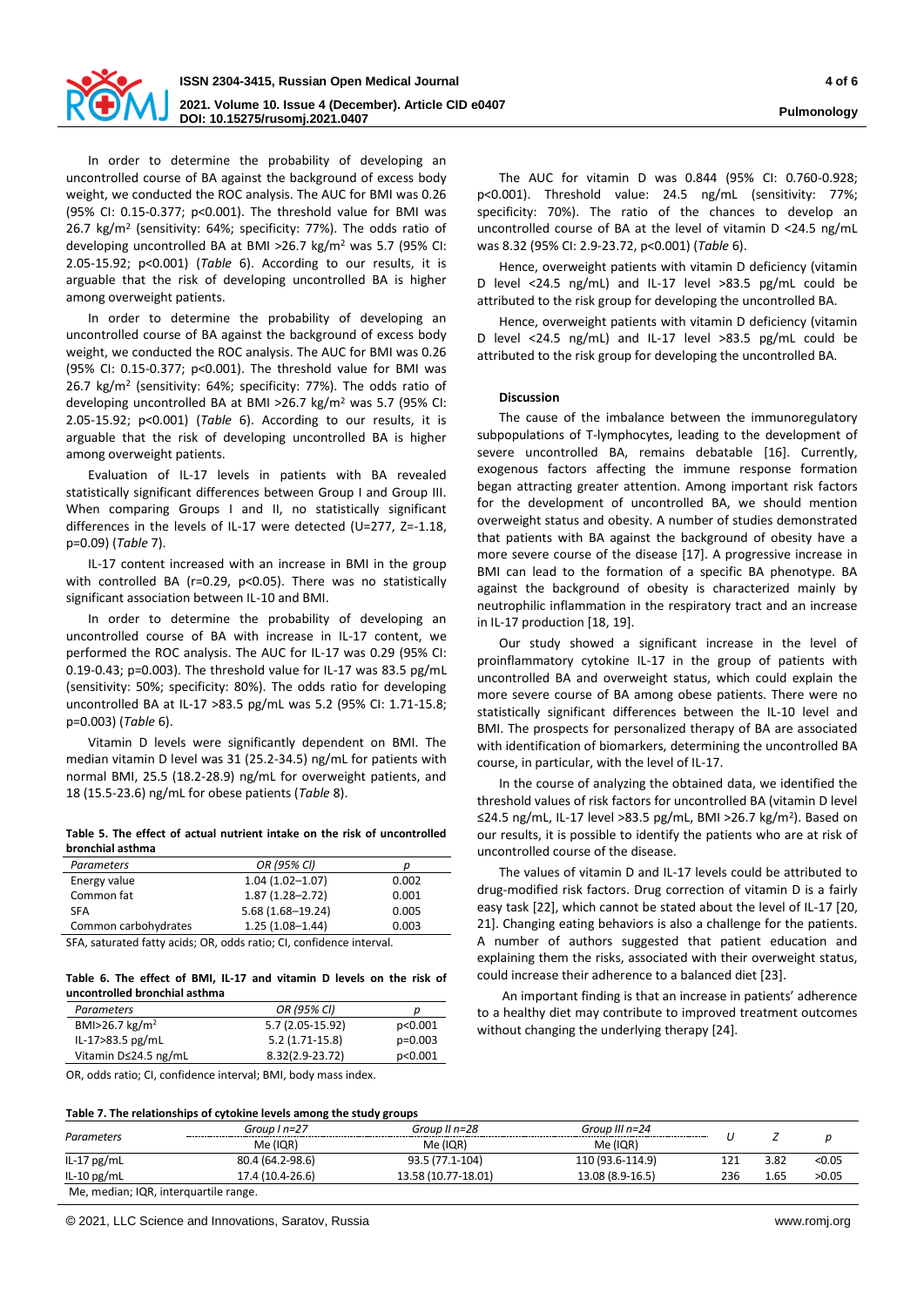

**DOI: 10.15275/rusomj.2021.0407 Pulmonology**

| Table 8. Dependence of vitamin D levels on BMI |                          |  |  |
|------------------------------------------------|--------------------------|--|--|
| Group                                          | Statistical significance |  |  |
| Normal BMI / Overweight status                 | Z=4.24 p=0.07            |  |  |
| Normal BMI / Obesity                           | Z=2.24 p<0.001           |  |  |
| Overweight status / Obesity                    | Z=2.09 p=0.12            |  |  |

BMI, body mass index.

### **Conclusion**

An increase in the energy value of the diet, excessive consumption of the total fat  $-$  including at the expense of SFA, cholesterol, and carbohydrates increases the risk of developing an uncontrolled course of BA. The risk of developing an uncontrolled course of BA in patients with a BMI over 26.7  $\text{kg/m}^2$  increases by 5.7 times (p<0.001).

Due to the significant impact of BMI and excessive consumption of the total fat, cholesterol and carbohydrates on disease the course, the analysis of the actual nutrient intake in patients is an important link in a personalized approach to the patient management.

A decrease in the content of vitamin D in the blood serum of less than 24.5 ng/mL increases the risk of developing an uncontrolled course of BA by 8 times (p<0.001). Hence, low level of vitamin D could be considered a predictor of the uncontrolled BA development.

The formation of  $T_h17$  immune response is more typical for overweight patients. The risk of developing an uncontrolled course of BA in patients with IL-17 levels greater than 83.5 pg/mL increases by 5.2 times (p=0.003).

### **Ethical approval**

All studies were conducted in compliance with the ethical standards of the Declaration of Helsinki and the European Union directives. All research activities were approved by the Ethics Committee of Samara State Medical University.

## **Conflict of interest**

We declare that we have no conflicts of interest.

#### **References**

- 1. Global Initiative for Asthma. Global Strategy for Asthma Management and Prevention. 2021. [https://ginasthma.org/wp](https://ginasthma.org/wp-content/uploads/2021/05/GINA-Main-Report-2021-V2-WMS.pdf)[content/uploads/2021/05/GINA-Main-Report-2021-V2-WMS.pdf.](https://ginasthma.org/wp-content/uploads/2021/05/GINA-Main-Report-2021-V2-WMS.pdf)
- 2. Camarinha C, Fernandes M, Alarcão V, Franco J, Manaças ME, Bárbara C, et al. Determinants associated with uncontrolled asthma in Portugal: A national population-based study. *Pulmonology* 2020: S2531-0437(20)30098-2.

[https://doi.org/10.1016/j.pulmoe.2020.02.014.](https://doi.org/10.1016/j.pulmoe.2020.02.014)

- 3. Chen H, Gould MK, Blanc PD, Miller DP, Kamath TV, Lee JH, et al; TENOR Study Group. Asthma control, severity, and quality of life: Quantifying the effect of uncontrolled disease. *J Allergy Clin Immunol* 2007; 120(2): 396-402. [https://doi.org/10.1016/j.jaci.2007.04.040.](https://doi.org/10.1016/j.jaci.2007.04.040)
- 4. Russian State Register of Medicinal Preparations. [https://grls.rosminzdrav.ru.](https://grls.rosminzdrav.ru/)
- 5. Zyryanov SK, Dyakov IN, Karpov OI. Modeling of the impact of biological drugs in the economic burden of severe asthma. *Good Clinical Practice* 2019; (3): 4-12. Russian. [https://doi.org/10.24411/2588-0519-2019-10078.](https://doi.org/10.24411/2588-0519-2019-10078)
- 6. Accordini S, Corsico AG, Braggion M, Gerbase MW, Gislason D, Gulsvik A, et al. The cost of persistent asthma in Europe: An international

population-based study in adults*. Int Arch Allergy Immunol* 2013; 160(1): 93-101. [https://doi.org/10.1159/000338998.](https://doi.org/10.1159/000338998) 

- 7. Schleich FN, Malinovschi A, Chevremont A, Seidel L, Louis R. Risk factors associated with frequent exacerbations in asthma. *Respiratory Medicine: X* 2020; 2: 100022. [https://doi.org/10.1016/j.yrmex.2020.100022.](https://doi.org/10.1016/j.yrmex.2020.100022)
- 8. von Mutius E, Smits HH. Primary prevention of asthma: From risk and protective factors to targeted strategies for prevention. *Lancet* 2020; 396(10254): 854-866. [https://doi.org/10.1016/j.yrmex.2020.100022.](https://doi.org/10.1016/j.yrmex.2020.100022)
- 9. Braido F, Brusselle G, Guastalla D, Ingrassia E, Nicolini G, Price D, et al. Determinants and impact of suboptimal asthma control in Europe: The international cross-sectional and longitudinal assessment on asthma control (LIAISON) study. *Respir Res* 2016; 17(1): 51. [https://doi.org/10.1186/s12931-016-0374-z.](https://doi.org/10.1186/s12931-016-0374-z)
- 10. Çelebi Sözener Z, Aydın Ö, Mungan D, Mısırlıgil Z. Obesity-asthma phenotype: Effect of weight gain on asthma control in adults. *Allergy Asthma Proc* 2016; 37(4): 311-317. [https://doi.org/10.2500/aap.2016.37.3949.](https://doi.org/10.2500/aap.2016.37.3949)
- 11. Scott HA, Gibson PG, Garg ML, Wood LG. Airway inflammation is augmented by obesity and fatty acids in asthma. *Eur Respir J* 2011; 38(3): 594-602[. https://doi.org/10.1183/09031936.00139810.](https://doi.org/10.1183/09031936.00139810)
- 12. Nenasheva NM. The phenotype of bronchial asthma and the choice of therapy. *Prakticheskaja pul'monologija* 2014; (2): 2-11. Russian. [https://elibrary.ru/item.asp?id=23102918.](https://elibrary.ru/item.asp?id=23102918)
- 13. Zakharova IN, Borovik TE, Tvorogova TM, Dmitrieva YuA, Vasilyeva SV, Zvonkova NG. Vitamin D: A New Look at the Role in the Body: tutorial. Moscow: RMAPO. 2014; 96 p. Russian.
- 14. Kupaev VI. Do asthmatics need a diet? *Astma i allergija* 2015; (4): 21- 22. Russian[. https://www.elibrary.ru/item.asp?id=26157431.](https://www.elibrary.ru/item.asp?id=26157431)
- 15. Therapeutic Nutrition: Modern Approaches to the Standardization of Diet Therapy. Tutelyan VA, Gapparov MG, Kaganov BS, Sharafetdinov HH, Eds. Moscow: Dynasty Publishing House. 2010; 301 p. Russian. [https://search.rsl.ru/ru/record/01004870372.](https://search.rsl.ru/ru/record/01004870372)
- 16. Kurbacheva OM, Zhestkov AV, Nagatkin DA, Kulagina VV, Nagatkina OV. Modern view on the immunopathogenesis of asthma. *Russian*  of Allergy [https://www.elibrary.ru/item.asp?id=25969699.](https://www.elibrary.ru/item.asp?id=25969699)
- 17. Wenzel SE. Asthma phenotypes: The evolution from clinical to molecular approaches. *Nat Med* 2012; 18(5): 716-725. [https://doi.org/10.1038/nm.2678.](https://doi.org/10.1038/nm.2678)
- 18. Tomita Y, Fukutomi Y, Irie M, Azekawa K, Hayashi H, Kamide Y, et al. Obesity, but not metabolic syndrome, as a risk factor for late-onset asthma in Japanese women. *Allergol Int* 2019; 68(2): 240-246. [https://doi.org/10.1016/j.alit.2018.10.003.](https://doi.org/10.1016/j.alit.2018.10.003)
- 19. Baiardini I, Sicuro F, Balbi F, Canonica GW, Braido F. Psychological aspects in asthma: Do psychological factors affect asthma management? *Asthma Res Pract* 2015; 1: 7. [https://doi.org/10.1186/s40733-015-0007-1.](https://doi.org/10.1186/s40733-015-0007-1)
- 20. Beringer A, Noack M, Miossec P. IL-17 in chronic inflammation: From discovery to targeting. *Trends Mol Med* 2016; 22(3): 230-241. [https://doi.org/10.1016/j.molmed.2016.01.001.](https://doi.org/10.1016/j.molmed.2016.01.001)
- 21. De Volder J, Vereecke L, Joos G, Maes T. Targeting neutrophils in asthma: A therapeutic opportunity? *Biochem Pharmacol* 2020. 182: 114292[. https://doi.org/10.1016/j.bcp.2020.114292.](https://doi.org/10.1016/j.bcp.2020.114292)
- 22. Papamichael MM, Itsiopoulos C, Lambert K, Katsardis C, Tsoukalas D, Erbas B. Sufficient vitamin D status positively modified ventilatory function in asthmatic children following a Mediterranean diet enriched with fatty fish intervention study. *Nutr Res* 2020; 82: 99-109. [https://doi.org/10.1016/j.nutres.2020.08.004.](https://doi.org/10.1016/j.nutres.2020.08.004)
- 23. Shams MR, Fineman SM. Asthma adherence: how can we help our patients do it better? *Ann Allergy Asthma Immunol* 2014; 112(1): 9-12. [https://doi.org/10.1016/j.anai.2013.10.013.](https://doi.org/10.1016/j.anai.2013.10.013)
- 24. Toennesen LL, Meteran H, Hostrup M, Wium Geiker NR, Jensen CB, Porsbjerg C, et al. Effects of exercise and diet in nonobese asthma